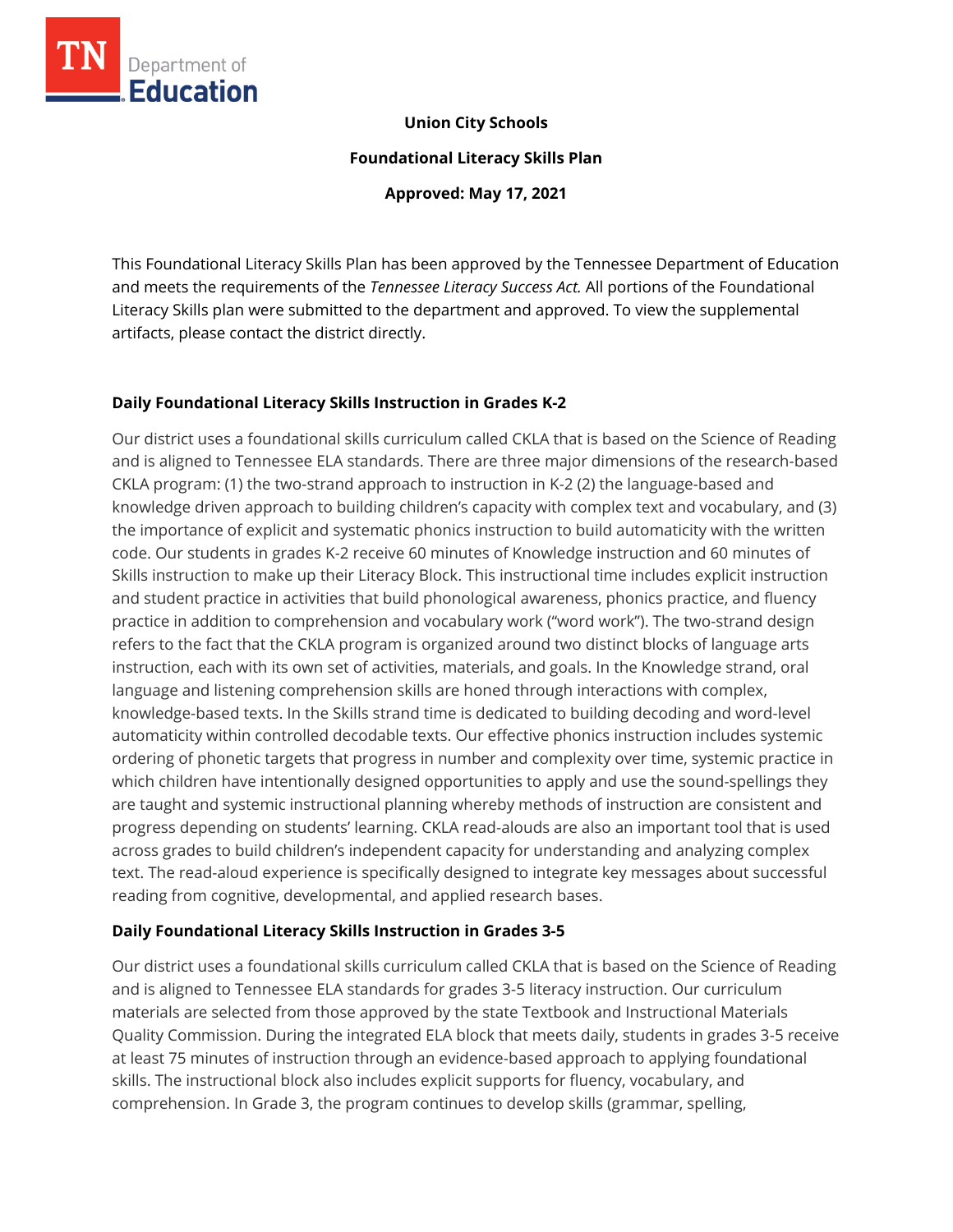Department of **Education** 

morphology), but the content of the Knowledge strand begins to integrate in the Skills strand in more systematic ways. There are still almost-daily read-alouds, but students also read independently about the topics introduced during the read-alouds. This serves as a bridge toward the program design in Grades 4 and 5, where instruction moves away from the two-strand model toward a single, integrated language arts block. By Grades 4 and 5, the focus is on fluent reading for meaning making and the emphasis instructionally is on increasing efficiency and skill in the integration of word and text level skills, as occurs with proficient readers. Although Grades 4 and 5 do not have two distinct strands of materials, the premise of the CKLA design-building both knowledge and skills-is consistent across all grade levels. This program is designed to take a systematic and explicit approach to teaching the English code. Student writing instruction is embedded within the program. The program's integrated approach to instruction, practice and extension, and progress monitoring/individualization creates a systematic instructional approach designed to support all learners.

### **Approved Instructional Materials for Grades K-2**

Amplify - K-5 Core Knowledge Language Arts

### **Approved Instructional Materials for Grades 3-5**

Amplify - K-5 Core Knowledge Language Arts

# **Universal Reading Screener for Grades K-5. This screener complies with RTI<sup>2</sup>and Say Dyslexia requirements.**

The program our school uses for universal screening is Aimsweb Plus.

### **Intervention Structure and Supports**

In the fall, students are given a universal screener (AIMSWEB) to determine which students have a significant reading deficiency or are "at-risk". Our interventionists, grade-level teachers, and principal review universal screener data to determine which students score between the 0-25th percentile. Those students demonstrating need are classified as in need of Tier II or Tier III instruction. Students classified as Tier II or Tier III are assigned to small groups according to their skill deficits based on AimsWeb Benchmark Subtests. Students receive daily, small group intervention for at least 45 minutes in their area of greater deficit.

We have research-based options for reading intervention support available to our students who are "at-risk" and/or who have been identified with a significant reading deficiency. Our recently adopted ELA curriculum, CKLA, contains an assessment and remediation guide in which teachers can find activities that directly address skill gaps. They can tailor this to the needs of their RTI group of students. If that intervention is not proving to be effective, more comprehensive, strategic interventions (such as Orton-Gillingham) become an option. Data teams meet every 4 ½ weeks to determine if a change or the person providing the intervention is warranted. The data team also looks at other variables (attendance, engagement) as part of the decision-making process before a change is made to the programming or provider.